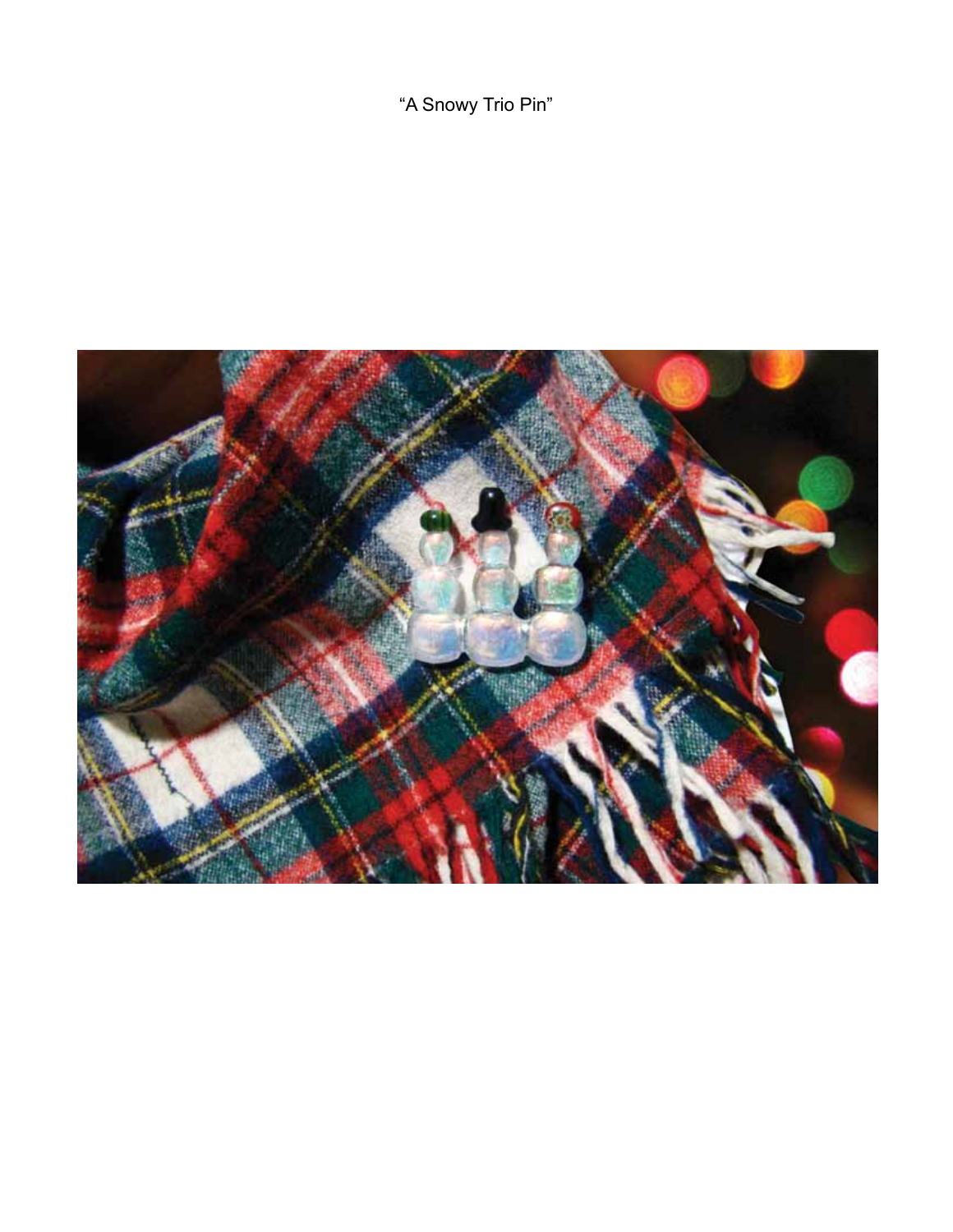## **A Snowy Trio Pin** A fusing project

PROJECT TITLE: Snowy Trio

DESIGNED BY: Jeanne Baruth

SKILL LEVEL: (Adult 1-5 1 being the easiest, 5 being difficult) 3

TIME TO COMPLETE: 2 hours

You will get no chills from this cute trio of frosty snow people. Add a pin back, magnet or glue them to your holiday greetings for a little winter whimsy.

PROJECT TIP:

- 1. Wear safety glasses when using glass-crafting tools.
- 2. Always read and follow kiln safety rules and warnings.

VENDOR NAME: Diamond Tech

## INSTRUCTIONS:

- 1. Measure, mark and cut the following glass sheets: Clear Dichroic Sheet Glass – three 3/8" X 3/8", three  $\frac{1}{2}$ " X  $\frac{1}{2}$ ", and three  $\frac{1}{4}$ " X  $\frac{1}{4}$ " Black Sheet Glass – one  $\frac{1}{4}$ " X  $\frac{1}{4}$ ", one  $\frac{1}{2}$ " X  $\frac{1}{4}$ " Black stringer – one 3/8" Milliefiori – two cut in half
- 2. For glass cutting instructions, watch a free video at http://www.diamondtechcrafts.com/default.aspx?page=itemView&itemsysid=186709. Clean glass using paper towel moistened with water. Completely dry the surface of the glass with a lint free cloth.
- 3. Next, cut three 2" X 2" piece of kiln paper. Remove the lid from the Fuseworks™ Kiln. Place the kiln paper on the kiln base.
- 4. Place the clear dichroic glass on the kiln paper. Evenly space glass squares on the kiln paper, no more than 6 pieces per firing.
- 5. Carefully set the base with glass inside the microwave and cover with kiln lid. Fuse in a 1200-watt microwave at 100% for 2 minutes. If using a microwave with a lower wattage increase the time by 1 minute. PLEASE NOTE: All microwave and kiln combinations will have different firing patterns. Be sure to take careful notes and log all fusing times for future use.
- 6. After time is up, open microwave and, using Hot Mitts, carefully lift the lid enough to inspect the fusing process. When the edges of the glass are nicely rounded, the glass is fused. Continue to add 15 to 30 second intervals until you reach the desired results.